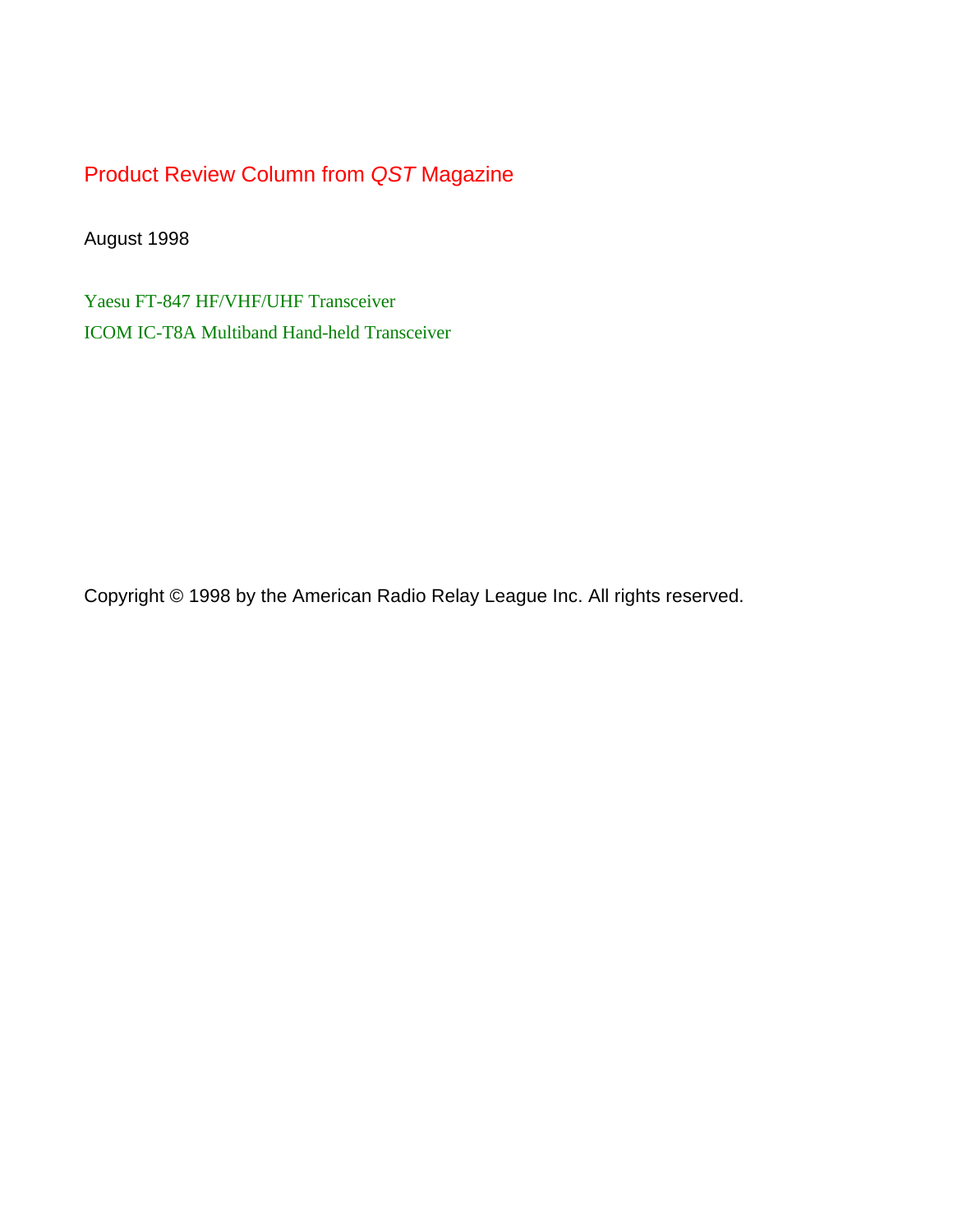Edited by **Rick Lindquist, N1RL**• Senior Assistant Technical Editor

# <span id="page-1-0"></span>**Yaesu FT-847 HF/VHF/UHF Transceiver**

*Reviewed by Steve Ford, WB8IMY* QST *Managing Editor*

In the high-stakes poker game that characterizes the Amateur Radio industry today, Yaesu has significantly raised the ante with the debut of its FT-847 HF/VHF/UHF transceiver. For the first time in ham history we have a single radio that covers all HF bands plus the three most active VHF/ UHF bands right out of the box! (Yaesu's earlier FT-767 offered similar capabilities but required optional modules*—Ed*.)

This everything-in-one-box trend was pioneered several years ago when ICOM combined HF, 6 and 2 meters in a single rig and created the IC-706. It was an instant hit. Other manufacturers quickly followed suit with HF radios that also included 6 meters and, in some cases, 2 meters. In rolling out the FT-847 Yaesu has trumped the competition by adding 70 cm and satellite capability. The FT-847 certainly represents the state of the art in one-stop transceiver shopping. But how does this revolutionary rig really measure up? Let's take a look.

### **Styling, Ports and Controls**

The FT-847's styling departs from the traditional "shoebox" look. This transceiver is sleek and dark with a low vertical profile. The '847 is compact and fits easily on any desktop. It is a bit bulky for installation in smaller automobiles, but it should fit well in most sports utility vehicles and intermediate-sized cars. Unlike some mobile-friendly radios, however, the '847's front panel does not detach for remote mounting.

An assortment of buttons and knobs crowd the front panel, but even my thick fingers could navigate this ergonomic forest with little difficulty. The FT-847 display is extremely bright and crisp (you can adjust the brightness through eight different levels). The blue-on-white characters are easy on the eyes, regardless of the viewing angle. For the visually impaired Yaesu has thoughtfully added the ability to verbally announce the frequency display through the use of the optional FVS-1A voice unit. To activate the FVS-1A, you simply press the front-panel **VOICE** button.

Metering is incorporated into the left-hand side of the LCD display. There is an S meter, an FM discriminator meter, and a *real* RF power output meter calibrated in watts (not just a relative output meter). There is no SWR metering, something that's become practically a staple in modern radios, but there is a **HI SWR** indicator on the display. When using the FT-847 with the optional ATAS-



100 multiband mobile antenna system, the meter scale shows reflected power instead.

The front panel controls include the usual suspects, such as concentric AF and RF gain knobs, RF power output, microphone level, receiver incremental tuning (labeled **CLAR** for "clarifier"), IF shift, and a numeric keypad. You'll also find a control to adjust the CW keyer speed (a welcome improvement over rigs that hide this function in a menu system) and a set of concentric knobs and companion buttons for the DSP functions.

The primary VFO knob is dead center on the panel. Concentric with this knob is the *Shuttle Jog* ring. You can make enormous frequency changes very quickly by grasping the ring and gently rocking it clockwise or counterclockwise. Think of it as a frequency "fast forward/reverse" control. At first, it seemed awkward, but I soon mastered the necessary movements. From that point onward, Shuttle Jog was the only way to fly! The **MEM/VFO CH** knob also permits quick frequency excursions according to the step size selected.

One front-panel control that users remarked about was the single **MENU** button. This provides simple, quick access to the radio's additional features.

#### **BOTTOM LINE**

Yaesu may have one-upped the competition with the FT-847. Here's an all-in-one HF through UHF transceiver package that couples lots of features and reasonable performance across the board with a price tag that many hams will find hard to resist.

You'll find the headphone jack on the front panel, where it should be. The headphone jack requires a <sup>1</sup>/<sub>4</sub>-inch plug.

On the '847's rear panel you'll find no fewer than *four* antenna jacks: HF, 6 meters, 2 meters and 70 centimeters. (The 70-cm jack is a female N connector; the others are SO-239s.) The menu lets you redirect 6-meter signals (transmit and receive) through the HF antenna port, eliminating the need for an external diplexer when using a combined HF/6-meter antenna.

The FT-847 does not have an internal automatic antenna tuner, even as an option. Yaesu does offer the FC-20 external autotuner, however, for HF through 6 meters.

Surrounded by the antenna jacks on the rear panel is a small cooling fan. There's a second cooling fan near the front panel, and the two fans work in concert—what Yaesu calls a "push-pull" cooling system. These fans run continuously. Some reviewers complained that the fans were noisy, saying that it reminded them of a loud fan in a computer power supply. Others didn't seem to mind the high-pitched whine at all. Like everything else, it boils down to a matter of personal preference.

Among the other rear-panel jacks are separate ports (these are mini-DIN style jacks) for VHF/UHF packet (1200 or 9600 baud) and HF digital modes. The HF **DATA IN/OUT** data jack does double duty as the fixed-level audio output. The computercontrol port (CAT) is represented by a 9 pin DB-9 jack. You *do not* need an external interface to connect the FT-847 to your computer, but you must use *a null-modem* cable rather than a straight serial cable. Convenient as this CAT function is, there is a substantial fly in the ointment. See the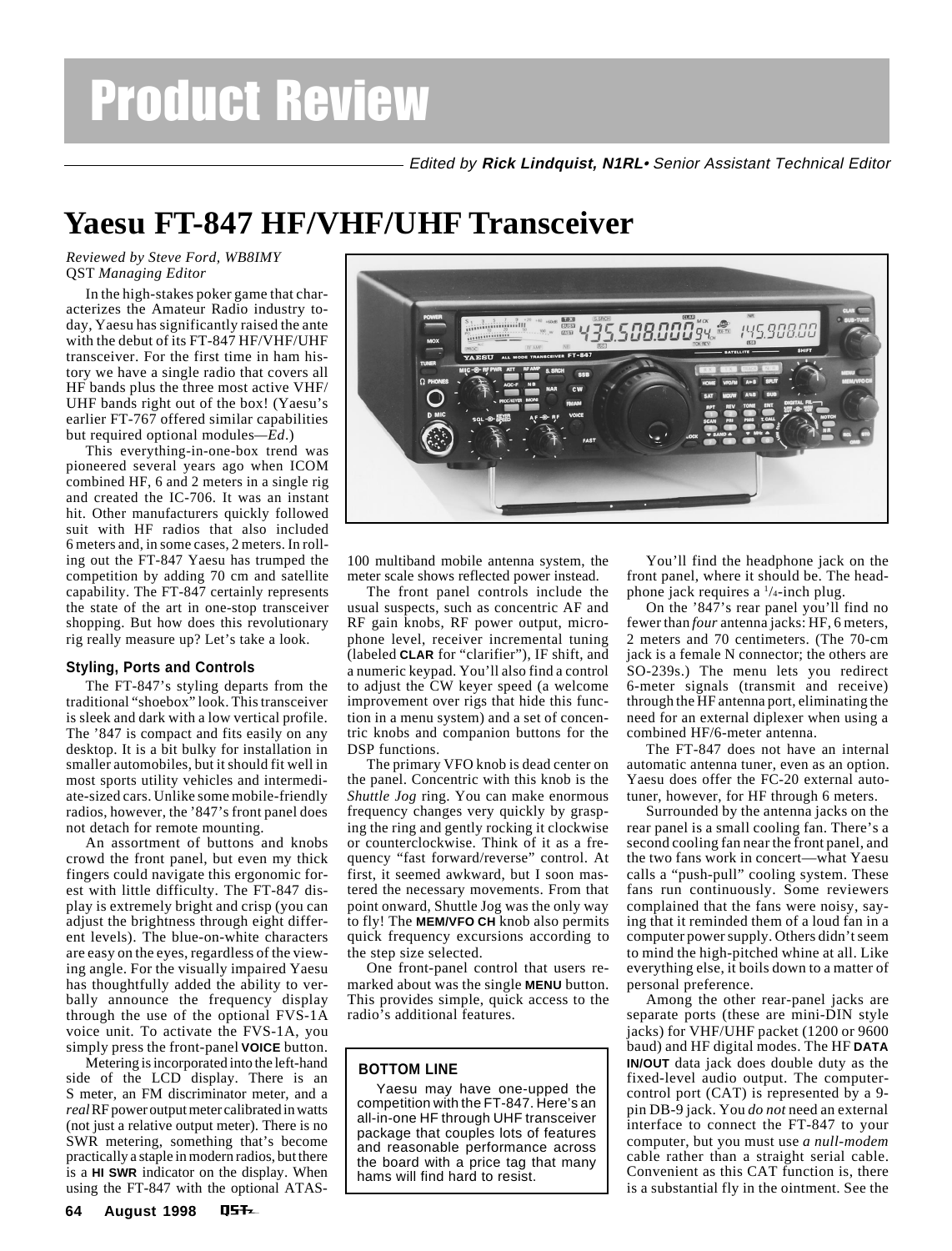#### **Table 1**

| Yaesu FT-847, serial number 8C020205                                                                                                                                                                     |                                                                                                                        |                                                                                          |                                                                                       |  |
|----------------------------------------------------------------------------------------------------------------------------------------------------------------------------------------------------------|------------------------------------------------------------------------------------------------------------------------|------------------------------------------------------------------------------------------|---------------------------------------------------------------------------------------|--|
| <b>Manufacturer's Claimed Specifications</b>                                                                                                                                                             | <b>Measured in the ARRL Lab</b>                                                                                        |                                                                                          |                                                                                       |  |
| Frequency coverage: Receive, 0.1-30, 36-76, 108-174,<br>420-512 MHz; transmit, 1.8-2, 3.5-4, 7-7.3, 10.1-10.15, 14-14.35,<br>18.068-18.168, 21-21.45, 24.89-24.99, 28-29.7, 50-54, 144-148, 420-450 MHz. | transmit, as specified.                                                                                                |                                                                                          | Receive, 0.5-32(see text), 35-76, 108-174, 420-512 MHz;                               |  |
| Power requirement: Receive, 2 A; transmit, 22 A (100W output).                                                                                                                                           |                                                                                                                        | Receive, 2 A; transmit, 20 A. Tested at 13.8 V.                                          |                                                                                       |  |
| Size (height, width, depth): $3.4 \times 10.2 \times 10.6$ inches; weight, 14.4 pounds.<br>Modes of operation: SSB, CW, AM, FM, AFSK.                                                                    | As specified.                                                                                                          |                                                                                          |                                                                                       |  |
| Receiver                                                                                                                                                                                                 |                                                                                                                        |                                                                                          |                                                                                       |  |
| SSB/CW sensitivity, bandwidth not specified,<br>10 dB S/N: 1.8-30 MHz, <0.25 μV; 50-54 MHz,                                                                                                              | <b>Receiver Dynamic Testing</b><br>Minimum discernible signal (noise floor), 500 Hz filter:<br>Preamp off<br>Preamp on |                                                                                          |                                                                                       |  |
| <0.2 μV; 144-148, 420-450 MHz, <0.13 μV.                                                                                                                                                                 | $1.0$ MHz<br>3.5 MHz<br>14 MHz<br>50 MHz<br><b>144 MHz</b><br>432 MHz                                                  | $-129$ dBm<br>$-131$ dBm<br>$-131$ dBm<br>$-134$ dBm<br>$-140$ dBm<br>$-139$ dBm         | $-134$ dBm<br>$-137$ dBm<br>$-136$ dBm<br>$-140$ dBm<br>$-142$ dBm<br>$-141$ dBm      |  |
|                                                                                                                                                                                                          |                                                                                                                        |                                                                                          |                                                                                       |  |
| AM sensitivity, 10 dB S/N: 0.5-1.8 MHz,<br>$<$ 20 $\mu$ V; 1.8-30 MHz, $<$ 2 $\mu$ V; 50-54 MHz, $<$ 1 $\mu$ V.                                                                                          | 1.0 MHz                                                                                                                | 10 dB $(S+N)/N$ , 1-kHz tone, 30% modulation:<br>Preamp off<br>$2.4 \text{ }\mu\text{V}$ | Preamp on<br>$1.2 \mu V$                                                              |  |
|                                                                                                                                                                                                          | 3.8 MHz<br>50 MHz<br>120 MHz<br>144 MHz<br>432 MHz                                                                     | $1.9 \mu V$<br>$1.0 \mu V$<br>$1.3 \mu V$<br>$0.6 \text{ }\mu\text{V}$<br>$0.8 \mu V$    | $0.8 \text{ }\mu\text{V}$<br>$0.6 \mu V$<br>$0.5 \mu V$<br>$0.4 \mu V$<br>$0.5 \mu V$ |  |
| FM sensitivity, 12 dB SINAD: 28-30 MHz, $<$ 0.5 µV;                                                                                                                                                      | For 12 dB SINAD:                                                                                                       |                                                                                          |                                                                                       |  |
| 50-54 MHz, <0.25 $\mu$ V; 144-148, 420-450 MHz, <0.2 $\mu$ V.                                                                                                                                            | 29 MHz<br>52 MHz<br>146 MHz<br>440 MHz                                                                                 | Preamp off<br>$0.7 \mu V$<br>$0.4 \mu V$<br>$0.2 \mu V$<br>$0.3 \mu V$                   | Preamp on<br>$0.3 \mu V$<br>$0.2 \mu V$<br>$0.2 \mu V$<br>$0.2 \mu V$                 |  |
| Blocking dynamic range: Not specified.                                                                                                                                                                   | Blocking dynamic range, 500 Hz filter:<br>Preamp off                                                                   |                                                                                          | Preamp on                                                                             |  |
|                                                                                                                                                                                                          | 3.5 MHz<br>14 MHz<br>50 MHz<br>144 MHz<br>432 MHz                                                                      | 114 dB<br>114 dB*<br>114 dB*<br>$103 dB*$<br>105 dB*                                     | 109 dB<br>109 $dB^*$<br>112 $dB^*$<br>96 dB*<br>98 dB*                                |  |
| Two-tone, third-order IMD dynamic range:<br>Not specified.                                                                                                                                               |                                                                                                                        | Preamp off                                                                               | Two-tone, third-order IMD dynamic range, 500 Hz filter:<br>Preamp on                  |  |
|                                                                                                                                                                                                          | 3.5 MHz<br>14 MHz<br>50 MHz<br>144 MHz<br>432 MHz                                                                      | 92 dB<br>95 dB<br>89 dB<br>88 dB<br>85 dB                                                | 90 dB<br>89 dB<br>90 dB<br>84 dB<br>83 dB                                             |  |
| Third-order intercept: Not specified.                                                                                                                                                                    | 3.5 MHz<br>14 MHz<br>50 MHz<br>144 MHz<br>432 MHz                                                                      | Preamp off<br>$+6.1$ dBm<br>$+12$ dBm<br>$+0.9$ dBm<br>$-11$ dBm<br>$+2.6$ dBm           | Preamp on<br>$-0.5$ dBm<br>$-0.7$ dBm<br>$-5.5$ dBm<br>$-19$ dBm<br>$-6.5$ dBm        |  |
| Second-order intercept: Not specified.                                                                                                                                                                   |                                                                                                                        | Preamp off, +12.4 dBm; preamp on, +14.7 dBm.                                             |                                                                                       |  |
| FM adjacent channel rejection: Not specified.                                                                                                                                                            | 20 kHz channel spacing, preamp on: 29 MHz, 82 dB; 52 MHz,<br>80 dB; 146 MHz, 69 dB; 440 MHz, 68 dB.                    |                                                                                          |                                                                                       |  |

0 Reference Level: 0 dBc

–10 –20 –30 –40 –50 –60 –70 TITUTTIT –80 0 20 40 60 80 100 120 140 160 180 200 Frequency (MHz)

Figure 1**—**Worst-case spectral display of the FT-847 transmitter during spectral purity testing. Note the multiple spurs appearing just below the –40 dBc legal threshold for spurious emissions at full output power on this frequency. The transceiver was being operated at 100 W output at 28.0 MHz.



Figure 2**—**Worst-case spectral display of the FT-847 transmitter during two-tone intermodulation distortion (IMD) testing on HF. The worse-case third-order product is approximately 28 dB below PEP output, and the worse-case fifth-order product is approximately 51 dB down. The transceiver was being operated at 100 W output at 28.350 MHz.



Figure 3—Worst-case spectral display of the FT-847 transmitter during two-tone intermodulation distortion (IMD) testing on VHF/UHF. The worse-case third-order product is approximately 28 dB below PEP output, and the worse-case fifth-order product is approximately 46 dB down. The transceiver was being operated at 50 W output at 432.2 MHz.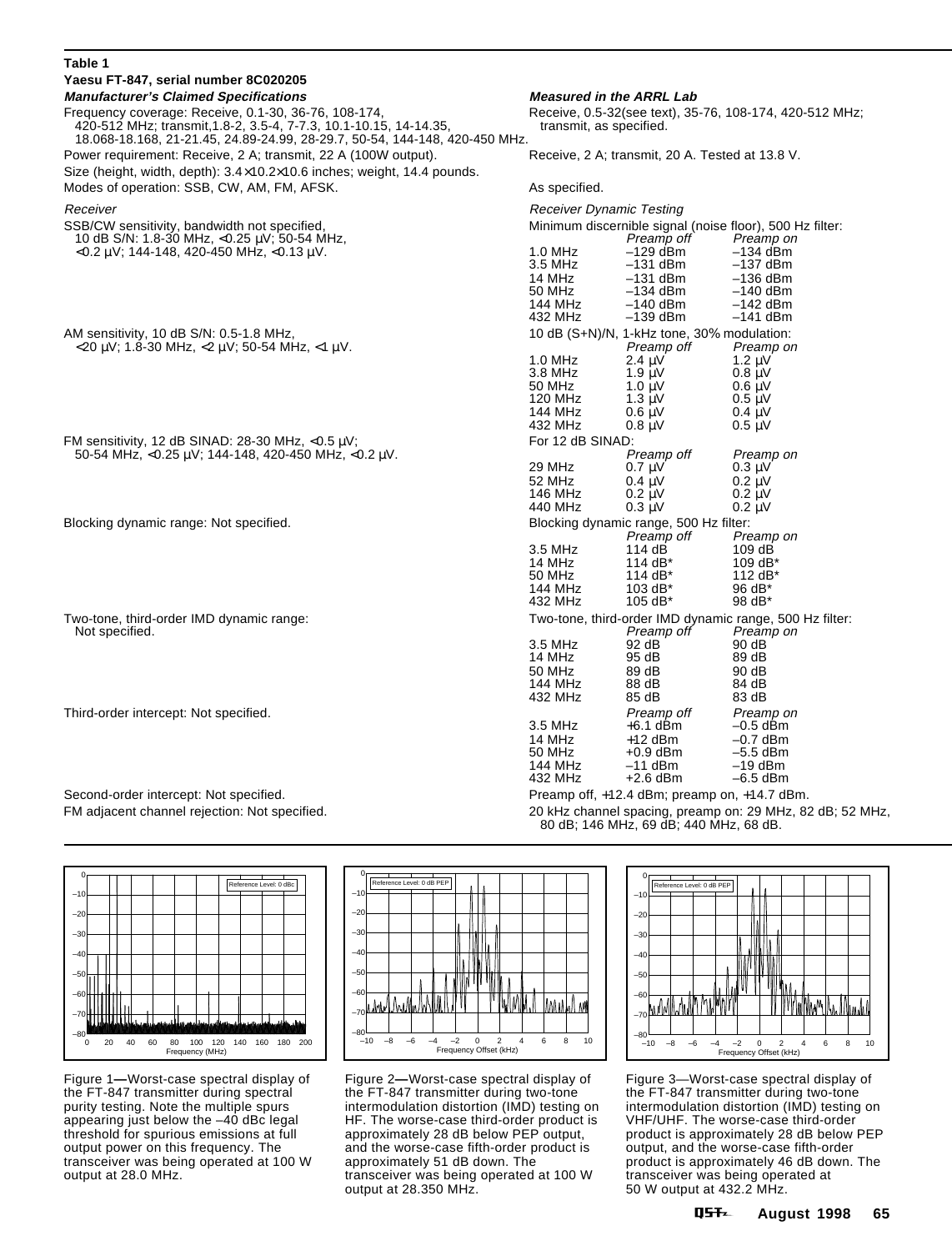Squelch sensitivity: SSB, 0.5-1.8 MHz, <20  $\mu$ V; 1.8-30 MHz, <2 µV; 50-54 MHz, <1 µV; 144-148, 420-450 MHz, <0.5 µV; 29 MHz, 0.2 µV; 52 MHz, 0.1 µV; 146 MHz, 0.1 µV; FM, 28-30 MHz, <0.25 µV; 50-54 MHz, <0.2 µV; 440 MHz, 0.1 µV. 144-148, 420-450 MHz, <0.16 µV.

Receiver audio output: 1.5 W at 10% THD into 8  $\Omega$ .<br>1 IF/audio response: Not specified. 2.4 W at 10% THD into 8  $\Omega$ .<br>1 Range at -6dB points, (banger at -6dB points, (banger)

- Transmitter<br>
Power output: HF & 50 MHz: SSB, CW, FM, 100 W<br>
(high); AM, 25 W (high); 144 & 420 MHz, 50 W<br>
AM, typically 28 W high, 3 W
- 
- SSB carrier suppression: ≥40 dB. As specified. >50 dB.
- 
- 
- Third-order intermodulation distortion (IMD) products: Not specified. See Figures 2 and 3. CW keyer speed range: Not specified. 10 to 41 WPM.
- CW keying characteristics: Not specified. The second seed the See Figure 4.
- 
- Transmit-receive turn-around time (PTT release to S9 signal, 12 ms. 50% audio output): Not specified.
- 

Composite transmitted noise: Not specified. See Figures 5 and 6.

#### **Expanded Product Review Report Available**

The ARRL Laboratory offers a detailed test result report on the Yaesu FT-847 that gives indepth, technical data on the transceiver's performance, outlines our test methods, and helps you to interpret the numbers and charts. The report even includes a summary of how this radio stacks up with similar, previously tested units. Request the FT-847 Test Result Report from the ARRL Technical Department, 860-594-0278; e-mail **mlevesque@arrl.org**. It's \$7.50 for ARRL members and \$12.50 for nonmembers, postpaid.

 76 dB; 146 MHz, 69 dB\*; 440 MHz, 68 dB\*; 10 MHz channel spacing, preamp on: 52 MHz, 107 dB; 146 MHz, 89 dB; 440 MHz, 82 dB. S-meter sensitivity: Not specified.  $\blacksquare$  states that the set of the SS signal at 14.2 MHz: preamp off, 65  $\mu$ V; preamp on, 20  $\mu$ V; 52 MHz, preamp off, 45 µV; preamp on, 15 µV; 146 MHz, preamp off, 22 µV; preamp on, 9.1 µV; 432 MHz, preamp off, 39  $\mu$ V; preamp on, 12  $\mu$ V.<br>At threshold, preamp on: SSB, 14 MHz, 0.5  $\mu$ V; FM, 29 MHz, 0.2  $\mu$ V; 52 MHz, 0.1  $\mu$ V; 146 MHz, 0.1  $\mu$ V; Range at –6dB points, (bandwidth): CW-N (500 Hz filter): 121-902 Hz (781 Hz); CW-W: 130- 2135 Hz (2005 Hz); USB-W: 138-3103 Hz (2965 Hz); LSB-W: 160-3143 Hz (2983 Hz); AM: 110-2930 Hz (2820 Hz). Spurious and image rejection: 60 dB. First IF rejection, 14 MHz, 122 dB; 50 MHz, 54 dB; 144 MHz, 123 dB; 432 MHz, 84 dB; image rejection, 14 MHz, 95 dB; 50 MHz, 96 dB; 144 MHz, 97 dB; 432 MHz, 55 dB. Power output: HF & 50 MHz: SSB, CW, FM, 100 W HF & 50 MHz: CW, SSB, FM, typically 107 W high, 1.5 W low; (high); AM, 25 W (high); 144 & 420 MHz, 50 W AM, typically 28 W high, 3 W low; 144 & 432 MHz: CW, SSB, (high); AM, 12.5 W (high). FM, typically 50 W high, 1.5 W low; AM, typically 13 W high, 1.5 W low. Spurious-signal and harmonic suppression: ≥40 dB HF, 41 dB (see Figure 1); 50 MHz, 63 dB; 144 and 432 MHz, Spectral purity for<br>To dB. Meets FCC requirements for spectral purity for on HF for harmonics, ≥50 dB for spurious; ≥60 dB 70 dB. Meets FCC requirements for spectral purity for equipment in its power output class and frequency range. Undesired sideband suppression: ≥40 dB. As specified. >55 dB. Receive-transmit turn-around time (tx delay): Not specified. SSB, 12 ms; FM, 11 ms. Unit is suitable for use on AMTOR. Bit-error rate (BER), 9600-baud: Not specified. 146 MHz: Receiver: BER at 12-dB SINAD, 1.1×10<sup>-3</sup>; BER at 15-dB SINAD, 1.1×10<sup>-3</sup>; BER at

- 16 dB SINAD, 4.0×10–5; BER at –50 dBm, <1.0×10–5; transmitter: BER at 12-dB SINAD, 2.1×10–4; BER at 12-dB  $SINAD + 30$  dB, <1.0×10<sup>-5</sup>
- 440 MHz: Receiver: BER at 12-dB SINAD, 1.1×10–3; BER at 16 dB SINAD, 4.0×10–5; BER at –50 dBm, <1.0×10–5; transmitter: BER at 12-dB SINAD, 8.9×10–4; BER at 12-dB  $SINAD + 30$  dB, <1.0×10<sup>-5</sup>.

Note: Unless otherwise noted, all dynamic range measurements are taken at the ARRL Lab standard spacing of 20 kHz. \*Measurement was noise-limited at the value indicated.

Third-order intercept points were determined using S5 reference.



Figure 4—CW keying waveform for the FT-847 showing the first two dits in semibreak-in mode. The equivalent keying speed is 60 wpm. The upper trace is the actual key closure; the lower trace is the RF envelope. Horizontal divisions are 10 ms. The transceiver was being operated at 100 W output at 14.2 MHz.



Figure 5—Worst-case tested spectral display of the FT-847 transmitter output during composite-noise testing on HF. Power output is 100 W at 3.5 MHz. The carrier, off the left edge of the plot, is not shown. This plot shows composite transmitted noise 2 to 22 kHz from the carrier.



Figure 6—Worst-case tested spectral display of the FT-847 transmitter output during composite-noise testing on VHF/ UHF. Power output is 50 W at 432.2 MHz. The carrier, off the left edge of the plot, is not shown. This plot shows composite transmitted noise 2 to 22 kHz from the carrier.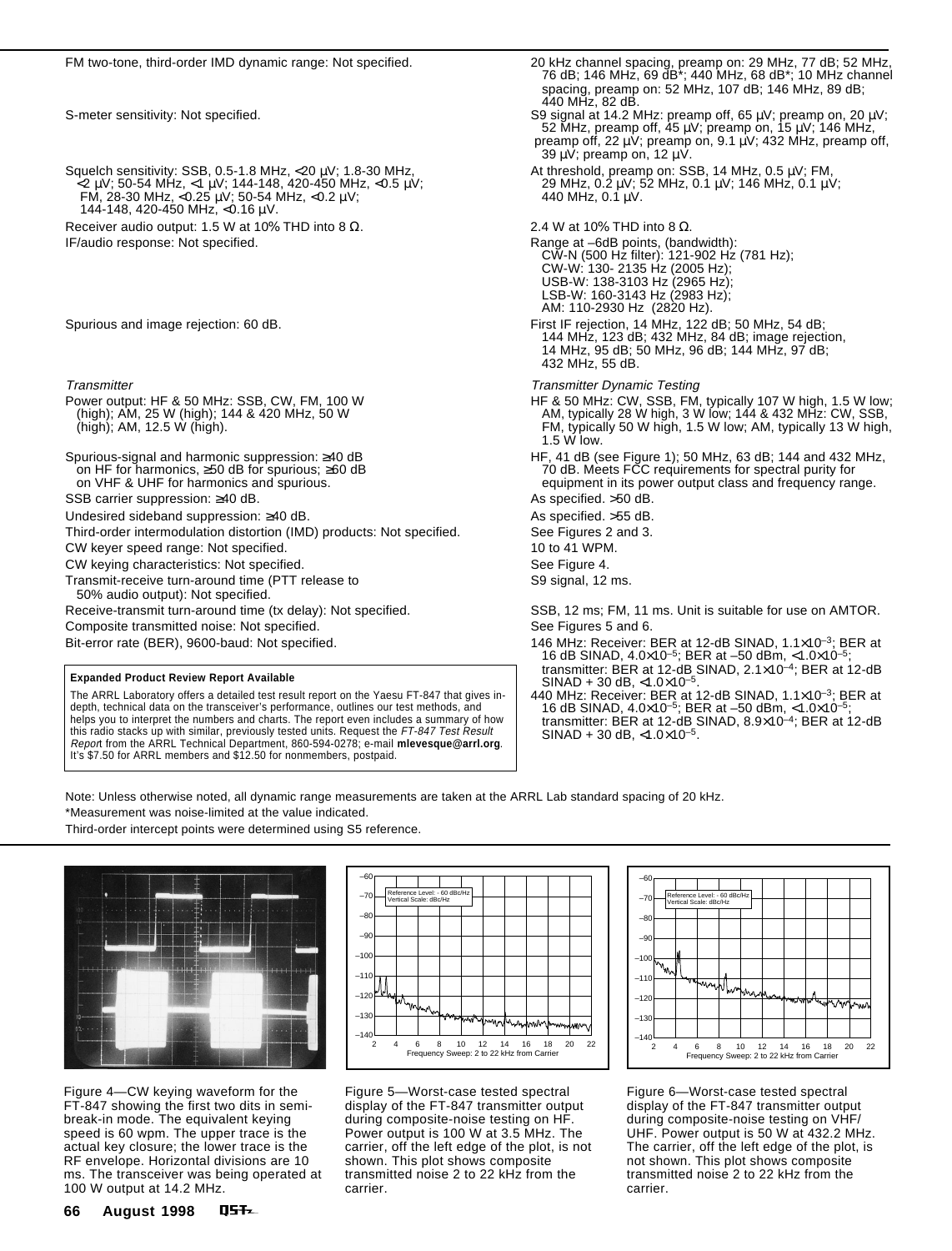#### sidebar "The CAT's Meow?"

The rear panel also offers an ALC port, a PTT jack (in case you want to use a foot switch to key the rig), and an external speaker jack. Speaking of speakers, you'll find one on the top panel. The audio is clear and smooth—among the best audio we've heard from a transceiver in a long time. The **AF GAIN** control acted a bit strangely, though. On all three units we looked at, there was no audio at all for the first quarter turn, at which point it sprang to life. Yaesu says it has addressed this problem in current production.

Last but not least on the rear apron is the dc power connector (you must provide your own ac supply). Yaesu's dc power cord, comprised of four, separate wires, did not make a favorable impression. At the very least, the whole assembly should have been secured with cable ties.

It's possible to install up to three optional Collins mechanical filters in the FT-847. A 500-Hz CW filter, the YF-115C, can be installed in the 455 kHz second IF. We purchased the optional CW filter. Since the radio is capable of full-duplex satellite operation, Yaesu offers optional SSB Collins mechanical filters for both receive and transmit to replace the stock ceramic filters in the second IF. Yaesu says the transmit filter should yield flatter, more natural-sounding audio. We did not install nor test these optional SSB filters, however.

#### **HF Performance**

The FT-847 generates 100 W output on 160 through 10 meters in the CW, SSB and FM modes, and 25 W on AM. In the HF range, it also receives continuously from 100 kHz to 30 MHz, but in the ARRL Lab, we found that useful sensitivity actually begins around 500 kHz or so.

In the "nice touch" department, we'd like to note that the FT-847 is the first amateur transceiver we know of that includes provisions to transmit on the Alaska emergency communications frequency of 5167.5 kHz.

Operation is straightforward and intuitive. I had it on the air the first time in under a minute without referring to the manual. You simply plug in the hand-held microphone (supplied), push the **POWER** button, push the button for your favorite mode (SSB, FM, AM or CW), turn up the microphone and RF gain controls as necessary, select your frequency, and you're all set!

Audio reports on the voice modes were excellent, even when running the speech processor. By pressing the **MONI** button you can listen to melodious sound of your own voice in your headphones. This is a neat feature that you usually find only on more expensive radios. (When you're using too much speech compression, you'll know right away!) The missing element, puzzling as it may seem, is the voice-activated switch or VOX. Not all operators will bemoan the lack of a VOX, but DXers and contesters certainly will. (On the other hand, the '847 does have a *MOX*—manually operated switch—which is convenient when testing

or making adjustments.) Yaesu says it considered including VOX but decided against it because of the FT-847's primary application as a satellite radio.

The built-in electronic keyer acquitted itself well on CW, although the keyer speed shifts quite a bit with just minor movements of the front-panel control. This makes it difficult to set the speed exactly where you want it. The keyer does not have any message buffers (memories). The '847 doesn't support full break-in either. You can set the T/R delay to as little as 10 ms, but that's as close as you'll get to QSK, and then you'll have to put up with the clattering of the T/R relay (the maximum delay is 300 ms). On CW, the **MONI** button enables or disables the sidetone.

One terrific feature for CW fans is the spotting function. Even newbies can use this tool to easily and accurately zero beat with the stations they intend to call. It's sometimes amazing how many CW QSOs you'll still find where stations are sometimes hundreds of Hertz apart because of faulty zero beating. This can be annoying, especially if there are more than two stations on frequency. It also means the QSO is taking up more room on the band than it needs to.

On RTTY and PACTOR I, the FT-847 turned in a good performance. Transmit/receive turnaround was more than sufficient for excellent long-distance PACTOR operating. The '847 does not offer an FSK mode with narrow filters; this is strictly an AFSK rig. But with the DSP filters you can narrow the audio bandwidth considerably. This isn't as desirable as having a narrow filter in the IF, but it is acceptable for all but the most crowded conditions. The FT-847 manual strongly advises against running full output in the RTTY mode. In fact, Yaesu recommends that you throttle the output down to about 50 W when operating RTTY.

The FT-847's overall HF reception is good, but not stellar. For the sake of comparison, the dynamic range numbers (both blocking and two-tone, third order IMD) of Yaesu's FT-920 were slightly better on HF (see "Product Review," *QST*, Oct 1997). The transceiver is sensitive enough for casual operating, and its selectivity is adequate in that respect as well. Under crowded band conditions (during a contest, for example), the '847's HF receiver showed its weakness. Nearby signals hammered the AGC, and it soon became obvious that '847's dynamic range characteristics were not up to the task. Then again, Yaesu isn't marketing the '847 as a contest radio. If it were a high-performance HF contest rig, you'd also expect to shell out quite a few more dollars for the pleasure of owning it.

The FT-847's transmit IMD performance on HF (see Figure 2) was quite good on most bands. The worst case was 10 meters, one of only two HF bands where the third-order IMD products poked above –30 dB (the other was 12 meters). Especially noteworthy, however, was the fact that third-order IMD products were down by around 40 dB on some lower bands, and fifth and higher-order products were substantially down across the HF range—in all cases more than 40 dB and approaching 50 dB on 40 and 20 meters!

#### **Bird Watching**

One irritant our reviewers noticed was a proliferation of internally generated signals—"birdies"—on several HF bands. Birdies were audible even with the antenna disconnected. Fifteen meters was the worst. We suspected a problem with the particular '847 we had purchased, so we bought another radio. No such luck. The birdies were present on the second rig as well, although they were not as prominent as they were on the first unit, and they were on different frequencies. In addition, we'd noted that both radios, while spectrally legal, did not meet Yaesu's –50 dB specification for spurious and harmonic emissions and had numerous spurs (see Figure 1). The consensus was that we definitely had a problem, but its nature was not entirely clear.

We'd bought our two FT-847s from different dealers and at slightly different times. Nonetheless, judging from the close serial numbers, both radios appeared to be from the very same production run—probably made on the same day and pretty early in the game to boot. To get another perspective, we borrowed yet another FT-847 from a dealer. This one was from a more recent production run, and it harbored hardly any birdies.

We contacted Yaesu, providing the manufacturer with spectral purity charts and outlining our experience with the receiver birdies. Yaesu determined that the birdies resulted from poor soldering flux removal on the DSP board (go figure). Removing the flux residue scattered the birdies.

The spectral purity issues—not at all related to the birdies—turned out to be of greater concern to Yaesu and led to considerable head scratching on both sides of the Pacific. Yaesu finally determined that the spurs were related to "variations in the interstage drive levels" and said that "slight changes to three components" brought our unit back into specification. We did not get our FT-847 back from Yaesu in time to verify this before our review went to press, however. Yaesu says that, while this was not a widespread problem in FT-847 production, customers who experience out-ofspec spur levels may return their units to Yaesu for "warranty relief, per the terms of our one-year limited warranty." If the last FT-847 we examined is any criterion, birdies and spectral purity should not be an issue in current production.

#### **DSP**

On the plus side, the '847's DSP functions are outstanding. The automatic notcher is especially impressive, but it reacts more slowly than many external boxes, taking up to a half-second to vanquish offending carriers. The autonotch even worked on the internal birdies that we'd noticed, but it won't help you on CW because the notch will zap the signals you want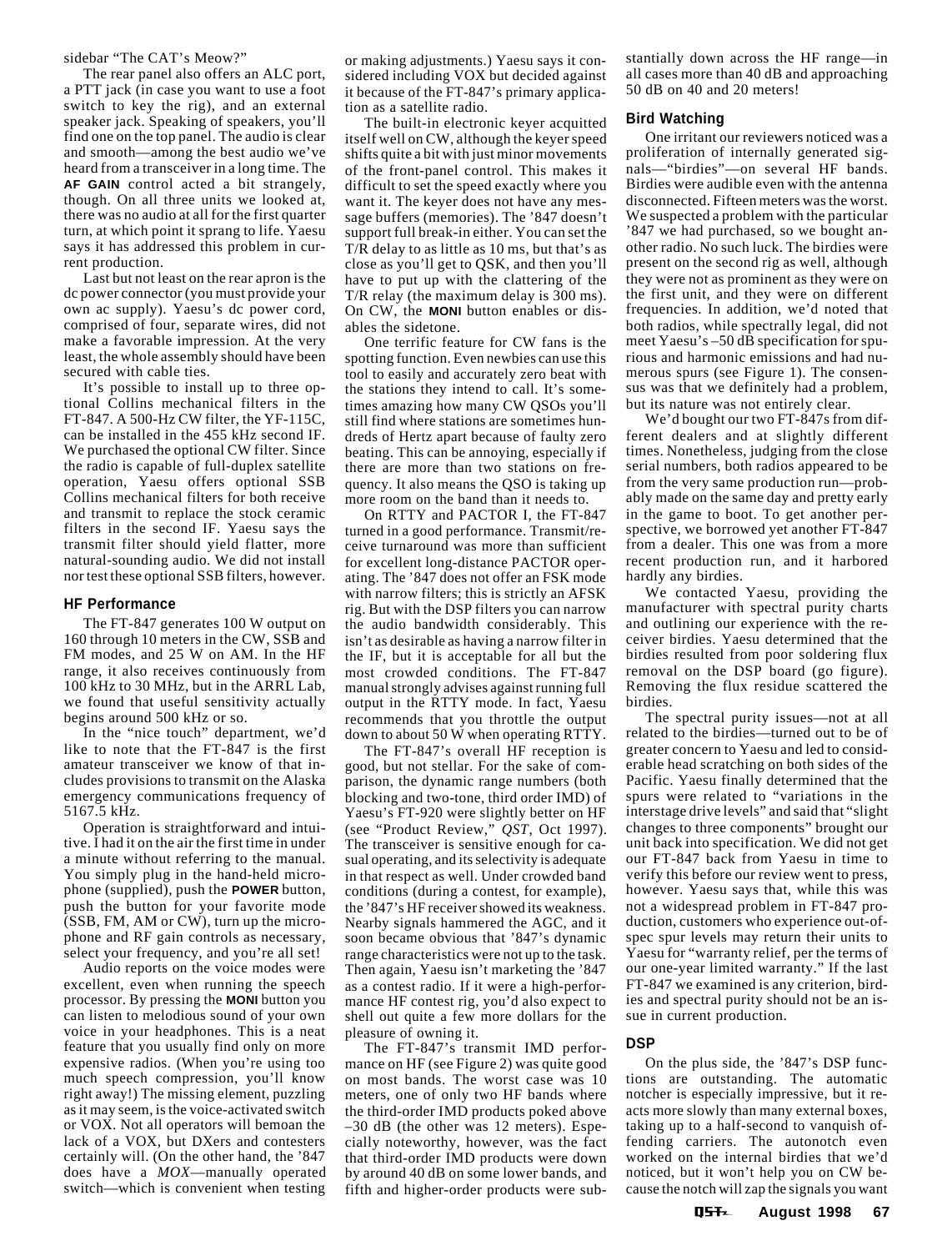as well as the ones you don't! The NR (noise reduction) function eliminates much of the tiresome background hash. It does so without introducing so much of the hollow processing echo often heard in other DSP noise reduction filters. One gripe: Yaesu put the NR level on the menu instead of making it a front-panel control. Some ops felt that adjustment would get more use than, say, mike gain, which *is* on the front panel.

By manipulating the high/low-cut bandpass filter controls, you can tailor the DSP filtering performance to meet the precise need of the moment. Very nice! The only problem is that when you're in CW, the DSP shifts into a mode that does not permit adjustment of the dual bandpass! The DSP filtering does a creditable job of simulating a narrow passband—even without the optional Collins mechanical filters—but some users said they wanted the ability to adjust the bandwidth manually too. It's worth noting that the non-DSP noise blanker did a fine job on impulse noise. This is particularly important for mobile operating.

IF shift is a genuine asset in the FT-847, although most ops would welcome a center detent for the control. The AGC can be toggled from fast to slow at the press of a button. The clarifier (RIT) is also pushbutton activated and adjusted with a knob immediately beneath, but it takes a bit of cranking to move very far. When you tweak the clarifier the main frequency display reflects the change. This means you can't tell right away where you started out, and there's no way to clear the RIT offset with a button press. The '847 does not offer XIT (transmit incremental tuning).

Like most modern transceivers, the '847 provides dual VFOs and copious memories (about 80 in all). What the '847 adds to this milieu, however, is extremely smooth and precise tuning. You can tune easily in 1-Hz steps; that's the default minimum. You can even tune in as little as 0.1 Hz increments if you desire!

#### **VHF/UHF Performance**

On SSB, CW and FM, the FT-847 cranks out 100 W on 6 meters and an impressive 50 W on 2 meters and 70 centimeters. Receive coverage spans 36 to 76 MHz (great for monitoring European TV to check the MUF and to listen on the UK 4-meter band), 108 to 178 MHz, and 420 to 512 MHz. In the ARRL Lab, we found there was poor sensitivity on some frequencies outside the ham bands—36 to 37 MHz, for example.

On 6 meters, 100 W is more than enough power for all but the most challenging work. On 2 meters and 70 cm, 50 W is adequate for local/regional communication and for most satellite work, depending on the type and location of your antennas. In both cases, the output is plenty to drive an external amplifier. After using the FT-847 during the June VHF QSO Party, one user wished for the ability to preset power levels on different bands so he'd always have the right amplifier drive level when switching from, say, 6 meters to 2 meters.

#### **The CAT's Meow?**

The Yaesu FT-847 offers the timehonored CAT function—computer aided transceiver. Simply put, it is a port that allows your computer to control your radio. The CAT implementation in the '847 is especially handy because no interfaces or level converters are required. You just hook up your computer and you're in business. The CAT in the FT-847 has a problem, though, and it isn't related to fleas or hairballs.

The way the port is currently programmed, the communications path between the '847 and your computer is essentially one-way—from your computer to the '847. The computer can send commands to the radio, but it can get precious little information from the radio. Contest and logging programs could send commands for frequency and mode changes, for example, but could not poll the rig to determine the frequency or mode the operator had chosen. Remote-control software would encounter the same problem.

This is a serious shortcoming but, fortunately, Yaesu says it is updating this firmware to read back operating frequency and mode. It is hoped that the revised CAT port program will be available as a ROM upgrade for current FT-847 owners.

On FM the FT-847 is a full-featured radio *par excellence*. You can store all of your favorite repeater pairs and simplex frequencies in the abundant memory channels along with offsets and CTCSS tones. If you really want to get into paging, the '847 grants your wish with a versatile DCS (digital coded squelch) function. The FT-847 even has crossband split capability, although this is a one-way "simplex" feature. That is, you can repeat from 2 meters to 70 cm, for example, but the rig will not automatically relay the response from 70 cm back to 2 meters (semiduplex). To get full duplex, you have to be in Satellite mode. More on that later.

The scanning functions are not limited to VHF/UHF. These include programmable band scans and memory channel scans. The *Smart Search* will scan for signals and place them into memory automatically, a really handy feature if you take the FT-847 on the road. And, of course, there is the ubiquitous *priority channel* scan. This can be put to use to make up for the lack of a dual watch capability, so you can have the radio keep an ear on, say, a calling frequency on one band while you operate on another frequency or band altogether.

Packet is more than an afterthought on the FT-847. Yaesu engineers obviously paid careful attention to tailoring the transmit and receive response for optimum 1200 and 9600-baud performance. All you have to do is hook up your TNC to the rear panel jack, then select 1200 or 9600 baud via the menu.

When it comes to so-called "weak-sig-

nal" SSB and CW operating, the receiver characteristics to a degree mirrored what we had experienced on HF. How individual users view this performance depends on what they're used to. In terms of VHF/UHF preamp-on sensitivity, the FT-847, Yaesu's 1990-vintage FT-736R, and ICOM's IC-821H are in the same ballpark (the '847's preamp adds 2 dB to 6 dB). But when it comes to dynamic range (see Table 1), the FT-847 is head-and-shoulders better than its older sibling FT-736R, comparable to the IC-821H on the two bands they have in common (2 meters and 70 cm) and well short of the Yaesu FT-920's approximately 100 dB on 6 meters. That said, we want to make it clear that we consider this level of performance entirely acceptable for 90% of the terrestrial VHF/UHF operating that you're likely to encounter.

You can add external preamps at the antenna, which is always a good idea at VHF and UHF. If you go this route, the '847 can provide 12 V dc at the 2 meter and 70 cm antenna jacks. This option is accessible via the menu.

By the way, an important attribute for weak signal VHF/UHFers wanting to operate portable or mobile is the frequency accuracy at various outside temperatures. This is particularly important at 70 cm. The FT-847's basic accuracy is 2 ppm between 0 and 40° C (32 to 104° F). At 440 MHz, this amounts to a nearly 1 kHz error, and the accuracy at even colder or warmer extremes is 5 ppm. That's a whopping 2 kHz error at 440 MHz! Yaesu says the transceiver actually may outperform these specs "by a considerable margin," but this is especially noteworthy since Yaesu does not offer a temperature-compensated crystal oscillator (TCXO) option.

Contests will present the greatest challenge for the FT-847 at VHF and UHF. We used the rig during the ARRL Spring Sprints—not a terribly active string of contests—and found that the '847 sometimes didn't tolerate adjacent signals very well (we observed both "crackling" and AGC pumping).

This handicap would become serious during popular rough-and-tumble slugfests such as the VHF QSO Parties. But if you're not a *serious* contester, this aspect of the FT-847 is of little importance.

Transmit IMD performance (see Figure 4) on VHF and UHF was quite acceptable, with third-order products hovering around –30 dB and fifth and higher-order products at or approaching –50 dB on 2 meters and 70 cm!

#### **Satellite Operation**

As its marketing suggests, the FT-847's strong suit is as a satellite radio. It seems to be Yaesu's answer to those satellite operators who've eagerly awaited a successor to their legendary FT-736 transceiver. It is also a substantial shot fired across the bow of the popular ICOM IC-821H. One op who owns a '736 found the '847 simpler to use.

When you place the '847 in the **SAT** (satellite) mode, it becomes a very different kind of radio. Suddenly you have full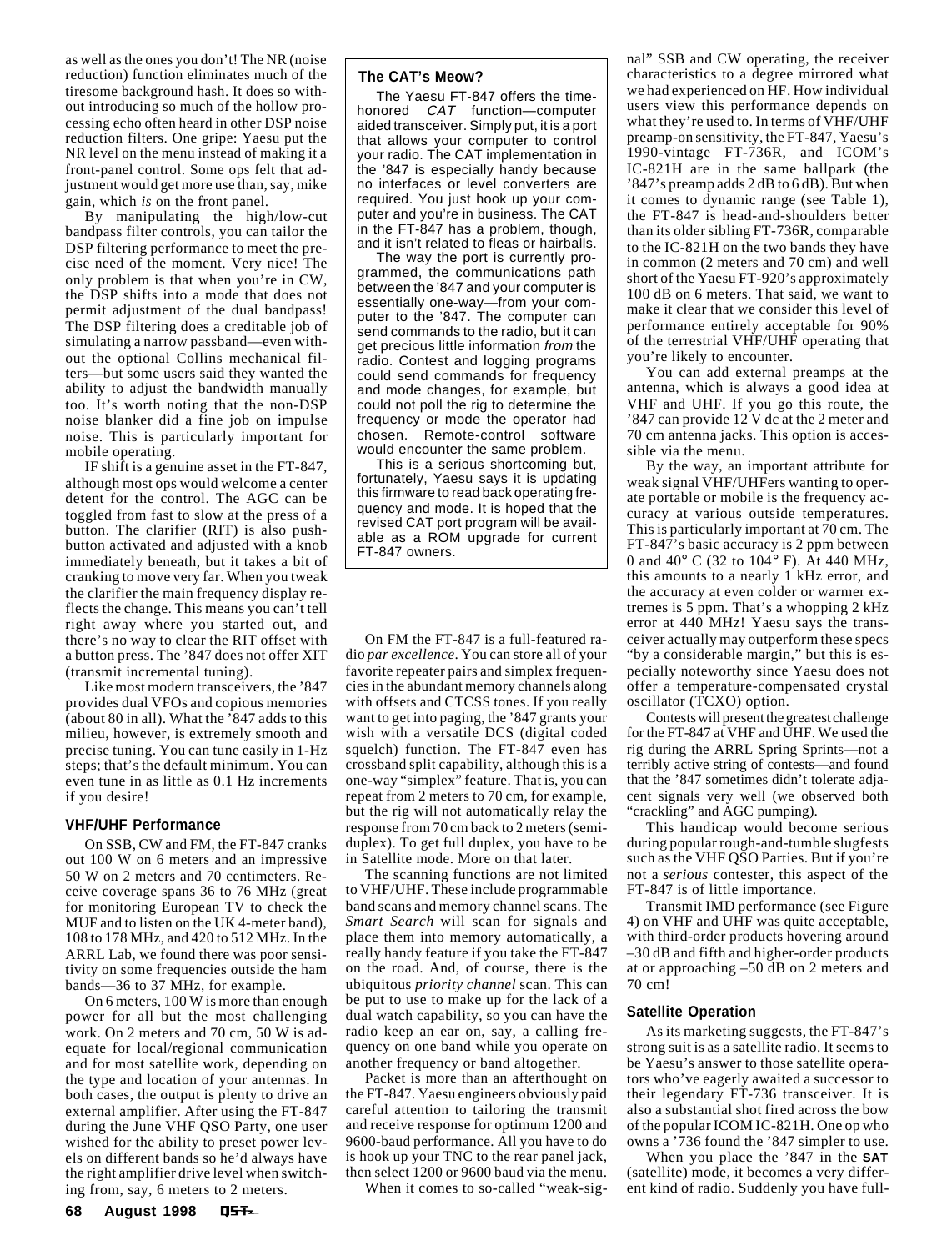<span id="page-6-0"></span>duplex crossband capability (the subband frequency is displayed along with the main band) as well as dual VFOs that can be yoked together for easy frequency tracking—in either direction. For example, on satellites that have *inverting transponders,* such as Fuji-OSCARs 20, 29 and the upcoming Phase 3D, an increase in the uplink frequency results in a decrease in the downlink frequency. (The reverse is also true.) With a properly configured FT-847, an upward tweak of the uplink (transmit) VFO automatically shifts the downlink (receive) VFO by the same amount. This removes much of the confusion from inverted-transponder operating.

On the air, I had no difficulty hearing and working Fuji-OSCAR 20 on SSB. Switching to FM, I worked the AO-27 FM repeater satellite easily. For several minutes during the pass I enjoyed full-quieting signals. Thanks to the FT-847's flexible crossband capability, I was even able to work RS-15 on Mode A (2 meters up, 10 meters down). All of these contacts were made using omnidirectional antennas. (For those who may be wondering, the FT-847 is *not* able to work its full-duplex crossband magic between 15 meters and 10 meters for RS-12 on Mode K! You can, however, store a 10-meter and a 15-meter frequency in memory for simplex crossband operation.) Another Mode A user reported some downlink signal degradation when using the FT-847 in SAT mode that he did not experience when using his FT-736R as a transmitter and the FT-847 as the receiver. Mode B, however, was "crystal clear."

The FT-847 is a very strong competitor to the IC-821H. Not only does the '847 provide most of the same features, *it includes 6 meters and HF*. For a few hundred dollars more on the price tag, the FT-847 is going to look very attractive to those in the satellite community. The only item I would add to my FT-847 wish list is the ability to reduce output below 1 W for use with external transverters. Even without a "transverter port" the '847 will probably make a worthy platform for those who want to step up to microwave operating when Phase 3D finally reaches orbit as long as you can "pad down" the output to acceptable levels.

#### **Conclusion**

The Yaesu FT-847 definitely breaks new ground in the ham transceiver marketplace. Its "hits" are numerous and include the superb user manual. This manual is one of the best we've seen in many years. It even includes tutorials on using the '847 for high-speed CW meteor scatter and moonbounce! The misses, such as the receiver birdies in the first two units we looked at, *CAT* programming problems, and lackluster selectivity, are mild annoyances. For the casual operator who wants everything in one stylish box, you can't go wrong with the FT-847.

Our thanks to Rick Lindquist, N1RL; Peter Budnik, KB1HY; Emil Pocock, W3EP; and Mike Tracy, KC1EX, and Ed Hare, W1RFI, of the ARRL Lab for their contributions to this review.

*Manufacturer*: Yaesu USA, 17210 Edwards Rd, Cerritos, CA 90703, tel 562- 404-2700; fax 562-404-1210. *Manufacturer's suggested list prices:* FT-847, \$2399; ATAS-100 mobile antenna system, \$349; FVS-1A voice unit, \$43; optional Collins mechanical narrow filters, \$173; FC-20 external autotuner, \$299.

## **ICOM IC-T8A Multiband Hand-held Transceiver**

#### *Reviewed by Rick Lindquist, N1RL Senior Assistant Technical Editor*

That funny noise you began hearing early this year was the collective groans of the competition as ICOM's IC-T8A began showing up at retailers. ICOM—the same company that blew everyone away a few years ago with the now seemingly ubiquitous IC-706 (and followed it up last fall with the IC-706MkII)—now has another first. It's the world's smallest *triband* hand-held that includes 6 meters (Standard's C-568A, for example, covers 2 meters, 70 cm, and 23 cm). So, you could say the IC-T8A is without peer—so far at least.

For this particular review, we're making a bit of an exception for an exceptional product. Typically, we review H-Ts and VHF/UHF mobiles in groups of peer products—dual-band hand-helds, 2-meter mobiles, etc. ICOM debuted its three-band

IC-T8A just weeks shy of the deadline to include it in our last review of dual-band hand-helds (see "Product Review," *QST*, April 1998)—which we would have had to retitle to "multiband," in any event. Since interest has been pretty high in this unit, we're singling it out here so our readers won't have to wait until the next comparison review.

Besides being a "first," the IC-T8A is exceptional because it offers a great deal at an economical price—just a bit more than ICOM's own IC-T7A or IC-W32A (see "Product Review," *QST*, July 1997) dualbanders. In addition to 6 and 2 meters plus 70 cm, you get gobs of receiver coverage outside the ham bands—including the aircraft, 150, and 450-MHz public safety bands

plus (as if you'd even *expect* more) FM and TV broadcast channels. There are some gaps, however. More on that later.

The T8A is the first H-T we've seen that includes an NiMH battery pack as standard equipment. The clamshell-style 9.6 V, 680 mAh NiMH battery pack comprises about one-half of the unit's depth. Several users commented that the battery does not snap snugly onto the transceiver's back.

With a PC, an optional cloning cable, and optional model CS-T8 cloning software, you can assign memory names of up to four characters. The current software is DOS only. As this review was going to press, we learned that ICOM soon will debut a *Windows* version, CSW-HH4, estimated to sell for around \$50. Another optional cloning cable lets you copy the memories of one T8A into another.

The first thing a lot of hams like to do when they try out an H-T is to see how it fits in their palm—and maybe to heft it a bit to get a feel for what it would be like to use it on a regular basis. The T8A fits nicely into either palm, depending on whether you prefer to actuate the **PTT** button with your thumb or your forefinger. Any larger and it would not be nearly as, well, *handy*.

It has a rugged, water-resistant case, and the unit conforms to *MilSpec* shock and vibration standards. The keypad buttons are slightly recessed to avoid accidental activation.

The display features  $\frac{1}{4}$ -inch tall letters. Some might wish for the display to be a bit larger and bolder, but it's easy to read under typical lighting conditions, and you can set one of two contrast levels. The unit offers backlighting for nighttime viewing of the display (but not of the keypad buttons). The "auto" lamp setting illuminates the display every time you press a button (the other settings are "on" and "off").

Gone are the days when a couple of concentric rotary controls adorn the top of every H-T. The IC-T8A sports a single rotary control, the multifunction **DIAL** knob. This is used for tuning, selecting user-settable menu functions or memories, and changing scan direction among other things. All other controls are pushbuttons, including the **VOL**ume and squelch (**SQL**) controls. Radio purists may decry the fact that the T8A uses buttons to adjust the volume (a trend pioneered a few years ago by Alinco and now becoming much more common), but no one found it inconvenient. You get a graphic display of the relative volume level as you adjust—a bit like the remote volume adjustment on many modern TV sets.

The IC-T8A has an automatic squelch, but you also can select one of eight "manual" squelch levels or open (ie, no) squelch. Pushing and holding the **SQL** button opens the squelch, too. The **SQL** button and the **PWR** button are the smallest ones on the unit and very close together—in the lower and upper lefthand corners of the display window. Their location makes these buttons very easy to locate, even in the dark, but some users wished for bigger buttons.

Overall, getting acquainted with the IC-T8A is pretty painless, especially if you're familiar with other recent-vintage ICOM gear. Even if you're not, the *Instruction Manual* is quite helpful, and especially the Panel Description and Basic Operation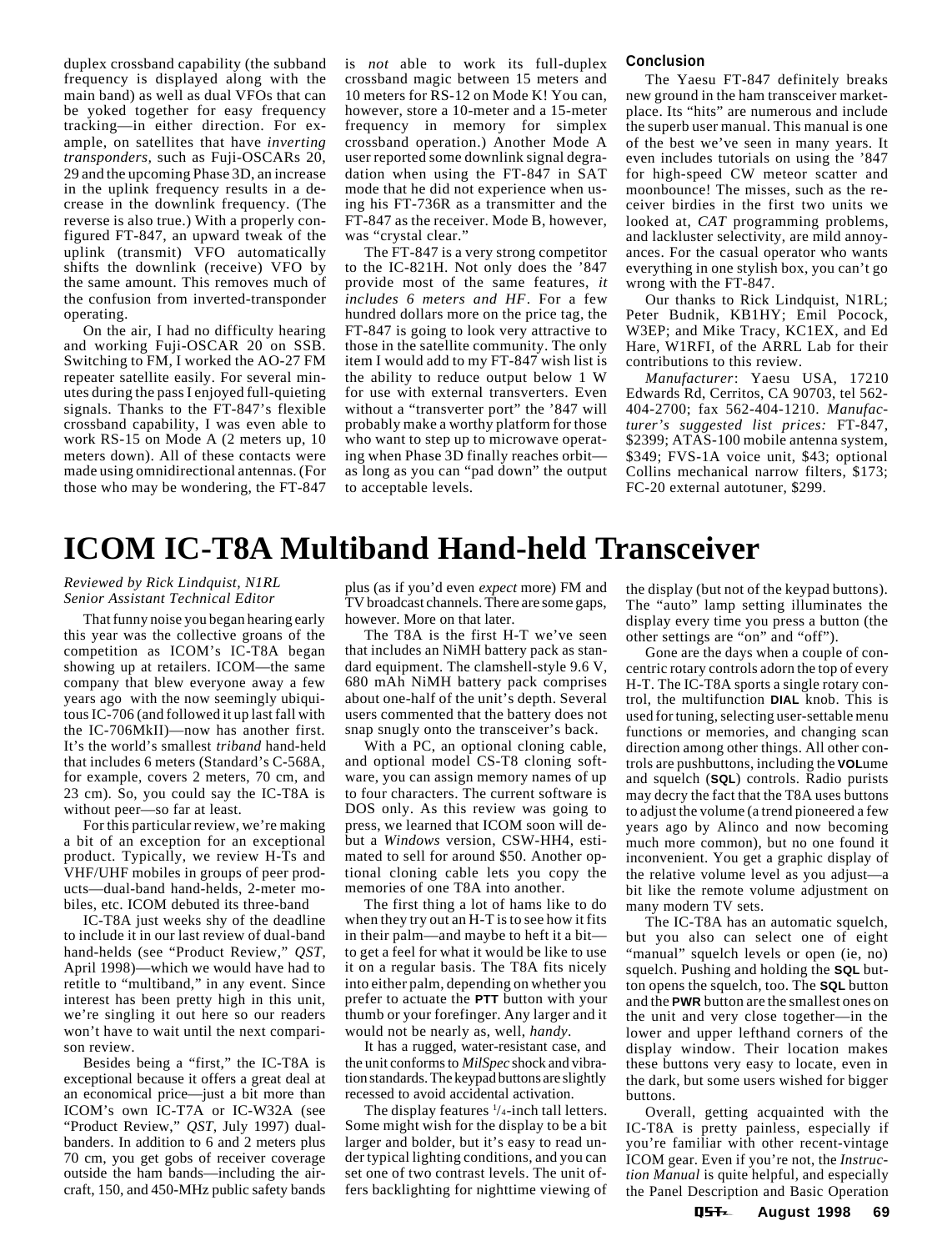| Table 2-ICOM IC-T8A, serial number 1479                                                                                |                                                                                                                                                                                                                      |                     |
|------------------------------------------------------------------------------------------------------------------------|----------------------------------------------------------------------------------------------------------------------------------------------------------------------------------------------------------------------|---------------------|
| <b>Manufacturer's Specifications</b>                                                                                   | Measured in ARRL Lab                                                                                                                                                                                                 |                     |
| Frequency coverage: Receive, 50-54 MHz, 118-<br>174 MHz, 400-470 MHz; transmit, 50-54 MHz,<br>144-148 MHz, 440-450 MHz | Receive, 50-200, 400-1000 MHz, cell blocked (see text),<br>transmit, 50-54 MHz, 140-150 MHz, 430-450 MHz.                                                                                                            |                     |
| Power requirements: 4.5-16 V dc. Receive, 250 mA;<br>transmit, (max, high power), 1.8 A.                               | Receive, as specified; transmit, 1.4 A. Tested at 13.8 V dc.                                                                                                                                                         |                     |
| Size (HWD): $4.2 \times 2.3 \times 1.1$ inches; weight 9.5 ounces.                                                     |                                                                                                                                                                                                                      |                     |
| Modes of operation: FM (transmit and receive),<br>WBFM and, AM (receive only).                                         | As specified.                                                                                                                                                                                                        |                     |
| Receiver                                                                                                               | <b>Receiver Dynamic Testing</b>                                                                                                                                                                                      |                     |
| FM sensitivity, 12 dB SINAD: 0.18 µV.                                                                                  | For 12 dB SINAD: 52 MHz, 0.15 μV; 146 MHz, 0.16 μV;<br>440 MHz, 0.15 µV.                                                                                                                                             |                     |
| WFM sensitivity, 12 dB SINAD: Not specified.                                                                           | For 12 dB SINAD: 98 MHz, 1.2 μV.                                                                                                                                                                                     |                     |
| AM sensitivity: Not specified.                                                                                         | 10 dB (S+N)/N, 1-kHz tone, 30% modulation;<br>120 MHz, 0.4 µV.                                                                                                                                                       |                     |
| Two-tone, third-order dynamic range: Not specified.                                                                    | 52 MHz, 55 dB*; 146 MHz, 53 dB; 440 MHz, 52 dB;<br>10 MHz offset: 52 MHz, 70 dB; 146 MHz, 80 dB;<br>440 MHz, 66 dB.                                                                                                  |                     |
| Adjacent channel rejection: Not specified.                                                                             | 20 kHz offset: 52 MHz, 55 dB; 146 MHz, 60 dB;<br>440 MHz, 59 dB.                                                                                                                                                     |                     |
| First IF and image rejection: VHF, 60 dB; UHF, 50 dB. IF rejection, 52 MHz, 62 dB; 146 MHz, 107 dB;                    | 440 MHz, 119 dB. Image rejection, 52 MHz, 78 dB;<br>146 MHz, >143 dB; 440 MHz, 66 dB.                                                                                                                                |                     |
| Squelch sensitivity: $0.18 \mu V$ .                                                                                    | At threshold, 52 MHz, 0.37 µV; 146 MHz, 0.16 µV;<br>440 MHz, 0.11 µV.                                                                                                                                                |                     |
| S-meter sensitivity: Not specified.                                                                                    | 52 MHz, S9=0.9 μV; 146 MHz, S9=1.3 μV;<br>440 MHz, S9=2.1 µV.                                                                                                                                                        |                     |
| Audio output: 250 mW into 8 $\Omega$ , THD not specified.                                                              | 281 mW at 6% THD into $8\Omega$ .                                                                                                                                                                                    |                     |
| <b>Transmitter</b>                                                                                                     | <b>Transmitter Dynamic Testing</b>                                                                                                                                                                                   |                     |
| Power output (H/L): with BP-200 battery pack,<br>4.5 W; with external supply, VHF and<br>UHF, 5 W / 0.5 W.             | With BP-200 9.6 V battery pack: 52 MHz, 4.2 W / 0.6 W;<br>146 MHz, 4.6 W/ 0.5 W; 440 MHz, 3.2 W / 0.3 W<br>With external, 13.8 V dc supply: 52 MHz, 6.3 W / 0.6 W;<br>146 MHz, 5.7 W / 0.5 W; 440 MHz, 4.1 W / 0.3 W |                     |
| Spurious signal and harmonic suppression: 60 dB.                                                                       | 52 MHz, 68 dB; 146 MHz, 70 dB; 440 MHz, 64 dB.<br>Meets FCC requirements for spectral purity.                                                                                                                        | $(3)$ $(3)$ $(4)$   |
| Transmit-receive turn-around time (PTT release to<br>50% of full audio output): Not specified.                         | Squelch off, S9 signal, 52 MHz, 120 ms;<br>146 MHz, 100 ms; 440 MHz, 60 ms.                                                                                                                                          | $\bullet$ $\bullet$ |
| Receive-transmit turn-aound time ("tx delay"):<br>Not specified.                                                       | 52 MHz, 190 ms; 146 MHz, 120 ms; 440 MHz, 150 ms.                                                                                                                                                                    |                     |

Note: Unless otherwise noted, all dynamic range measurements were made at the ARRL Lab standard spacing of 20 kHz. \*Measurement was noise-limited at the value shown.

chapters. Like the T2A and T7A, the IC-T8A includes ICOM's guide function—which acts like an on-line Help file. If you get stuck, just wait and text will crawl across the display to advise what you're supposed to do next. This can be *very* handy, especially if you don't plan to carry the manual around in your back pocket or pocketbook. Users liked the "no-function-button" setup for this radio.

Programming the T8A is easy, and some users were able to figure it out without resorting to the manual.

On-the-air audio reports were uniformly good, as long as you don't try to close-talk the microphone. The T8A includes topside jacks to add a speaker-mike if you want. The receive audio was remarkably robust for such a small speaker. It sounded surprisingly good even when listening to broadcast FM.

As you can see from Table 2, the T8A receiver covers a lot of real estate, so you can spend a lot of time just listening. Be advised, however, that even though the

T8A will tune to frequencies outside of its specified coverage range, this does not mean you will be able to hear anything. For example, in FM-N, we found good sensitivity from 50 to 72 MHz, but it degraded sharply above that point (eg,  $5.4 \mu V$  at 76 MHz). The T8A is especially numb between 200 and 230 MHz. In the ARRL Lab, we found no amount of signal could be received in this range, not even in the *millivolt* range, so forget even listening on 222 MHz.

By the way, we concur with ICOM and advise against attempting the mod making the rounds that enables transmit on 222 MHz. ICOM says this mod can damage the radio. Of course, modifying the radio voids the warranty, so why do it?

The unit does not tune between 230 and 300 MHz, and it's deaf as a stone between 300 and 400 MHz. There's another gap from 600 to 650 MHz. In FM-W, we measured 11.4 µV at 650 MHz and 3.4 µV at 800 MHz.

Reception modes were band or frequency-range specific. In other words, if you're listening to the aircraft band, you can only listen in AM mode. If you're in the FM broadcast band, you can only listen in WFM mode. You can independently set one of nine tuning steps for each band.

How does the T8A stack up in the critical areas of dynamic range and adjacent channel rejection? Performance in some cases was modest (see Table 2). We compared the ARRL Lab numbers for 2 meters and 70 cm with those of the four most recently reviewed dual-band units. At 20-kHz spacing, the T8A's 2-meter dynamic range was the worst of the five H-Ts—by 6 to 12 dB—while its 70 cm dynamic range was within 5 dB of the other units we tested. But, at 10-MHz spacing (an indication of immunity from socalled "intermod" from strong out-of-band signals), the dynamic range numbers on both bands compared quite favorably with the other H-Ts—within a few dB in most cases.

We saw a brighter picture in terms of adjacent channel rejection. The T8A was in the same ballpark with the other units on 2 meters and topped the field on 70 cm.